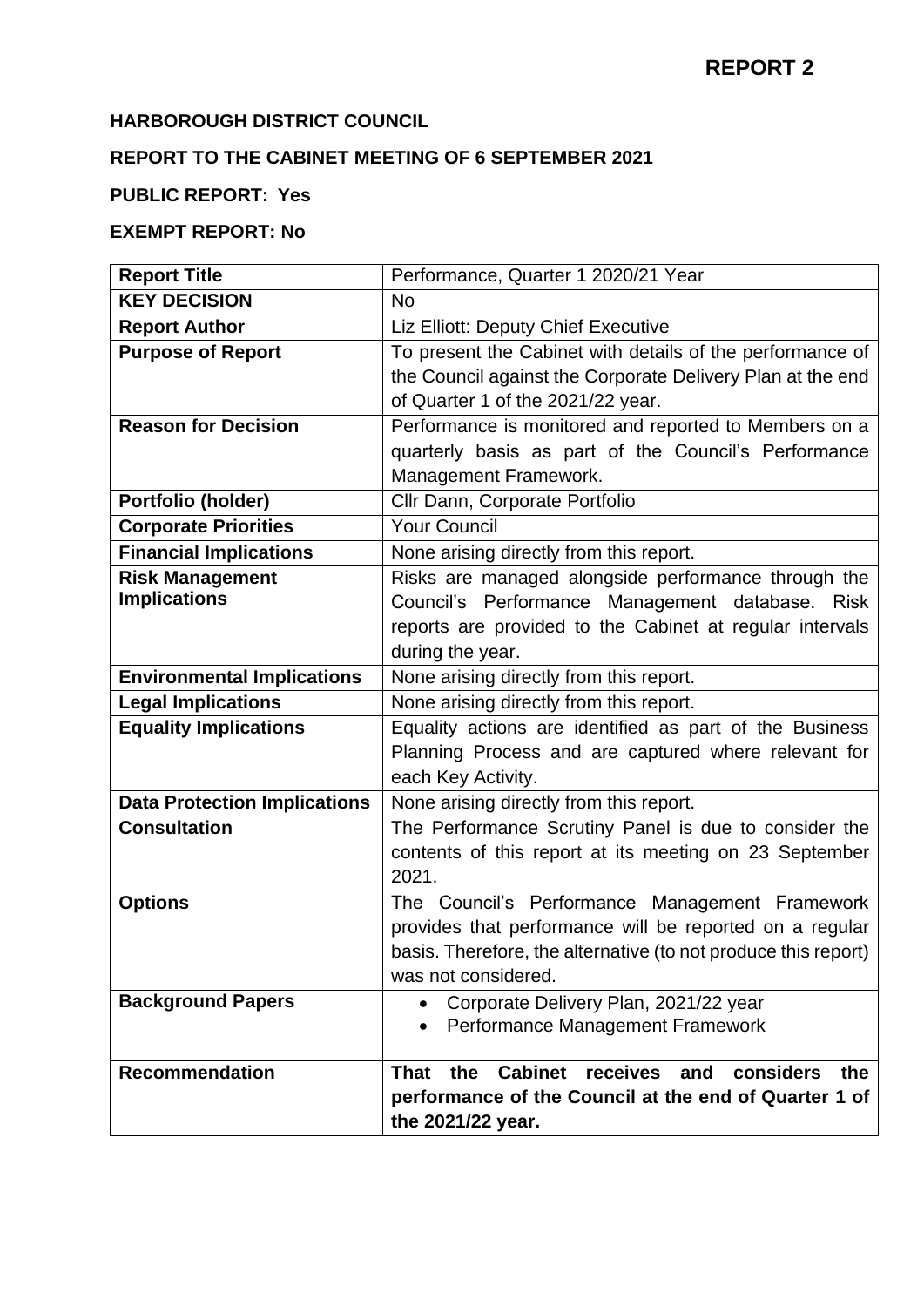### **1. Introduction**

- 1.1 Performance is monitored and reported on to Officers and Members on a quarterly basis as part of the Council's Performance Management Framework. Performance Reports are submitted to both Scrutiny and the Cabinet via quarterly reports.
- 1.2 This report consists of:

### • **Appendix A: Key Activities in Detail**

This contains a performance summary of each of the Key Activities identified in the Corporate Delivery Plan for the 2021/22 year including a status, progress comment and next steps.

#### • **Appendix B: Strategic Performance Dashboard**

The Strategic Performance Dashboard consists of the Council's key performance indicators for each priority. It is designed to provide an overview of how the Council is performing. The Council's Performance Management database contains information on a wider range of performance indicators including further indicators from the Corporate Delivery Plan and operational indicators. Exceptions are addressed through one-to-one Portfolio Holder meetings and via the Performance Improvement Board. The status of these items is categorised as: 'Green' (on or better than the set target), 'Amber' (within a tolerance of 5% below the target) or 'Red' (5% or more below target). The Direction of Travel column indicates whether the indicator has changed status since the previous month. Direction of Travel is stated as either 'Better', 'Same' or 'Worse'.

1.3 Officers are required to provide a status of 'Red', 'Amber', 'Green' or 'Complete' for each Key Activity. Definitions of these are as follows:

| <b>Status</b> | <b>Description</b>                                                                                                                        |
|---------------|-------------------------------------------------------------------------------------------------------------------------------------------|
| Red           | Planned actions have not been achieved or have missed<br>their target date. Issues are now impacting on delivery or<br>expected outcomes. |
| Amber         | Most actions completed. Some issues recognised which<br>may impact on the delivery or expected outcomes.                                  |
| Green         | Planned actions completed, project on track. There are no<br>known issues.                                                                |
| Complete      | The project has been completed.                                                                                                           |

## **2. Key Facts**

#### 2.1 **Status of Key Activities ( as shown in Appendix A)**

Figure 1 below shows the status of all 34 Key Activities at the end of Quarter 4 of the 2020/21 year. 2 (5.9%) Key Activity was completed. 29 (85.3%) Key Activities had a status of Green. 2 (5.9%) Key Activities had Amber status. 1 (2.9%) Key Activities were classed as Red status.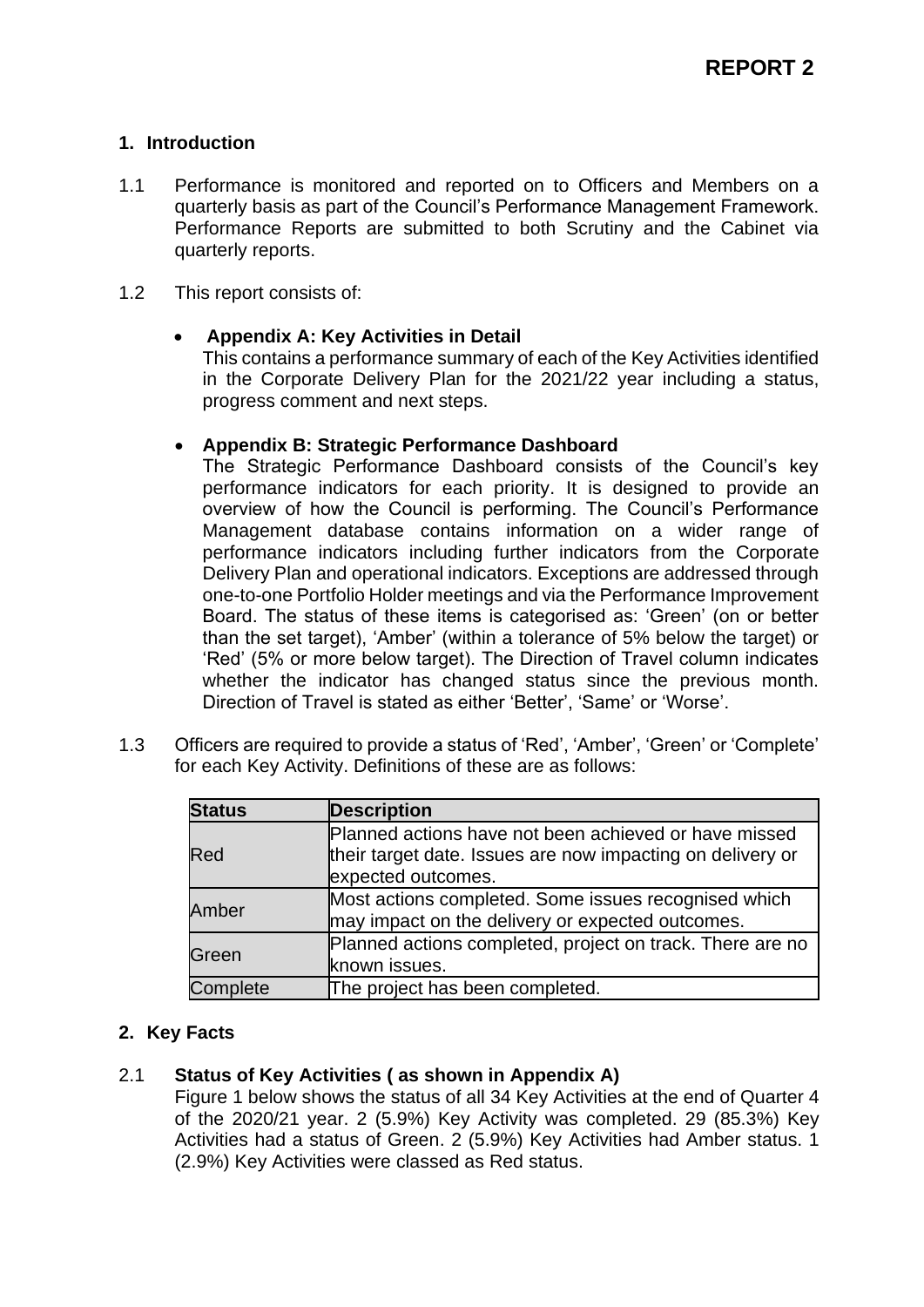

**Figure 1 Status of Key Activities, End of Quarter 1 of the 2021/22 year**

2.2 Note: KA.06.05 (Housing of the homeless applicants who the Council has a duty to) was added to the Corporate Delivery Plan during Quarter 1 of the 2021/22 year.

#### Reason:

Previous quarterly Performance Reports included data from a Key Performance Indicator, which was concerned with housing of the homeless, on the Strategic Performance Dashboard (see Appendix B). This Key Performance Indicator has been removed from the Strategic Performance Dashboard and included, instead, as a Key Activity (see Appendix A, page 13). The amendment means that greater textual detail about the housing of the homeless can be provided.

2.3 Note: KA.08.03 (Develop a commercial Property Investment Strategy) was removed from the Corporate Delivery Plan during Quarter 1 of the 2021/22 year.

#### Reason:

As a consequence of new borrowing regulations from the Public Works Loans Board, and expected changes from the soon to be updated "CIPFA Prudential Code", Local Authorities are now prohibited from borrowing for yield (commercial income). Therefore, this objective is no longer achievable.

#### 2.3 **Performance Improvement Board (PIB)**

During Quarter 1 of the 2021/22 year, meetings of the PIB were primarily concerned with assessing Team Plans and challenging actions and targets within them.

#### 2.4 **Exceptions**

The following key performance indicators on the Strategic Performance Dashboard, as shown in Appendix B, were Red status at the end of Quarter 1 of the 2021/22 year.